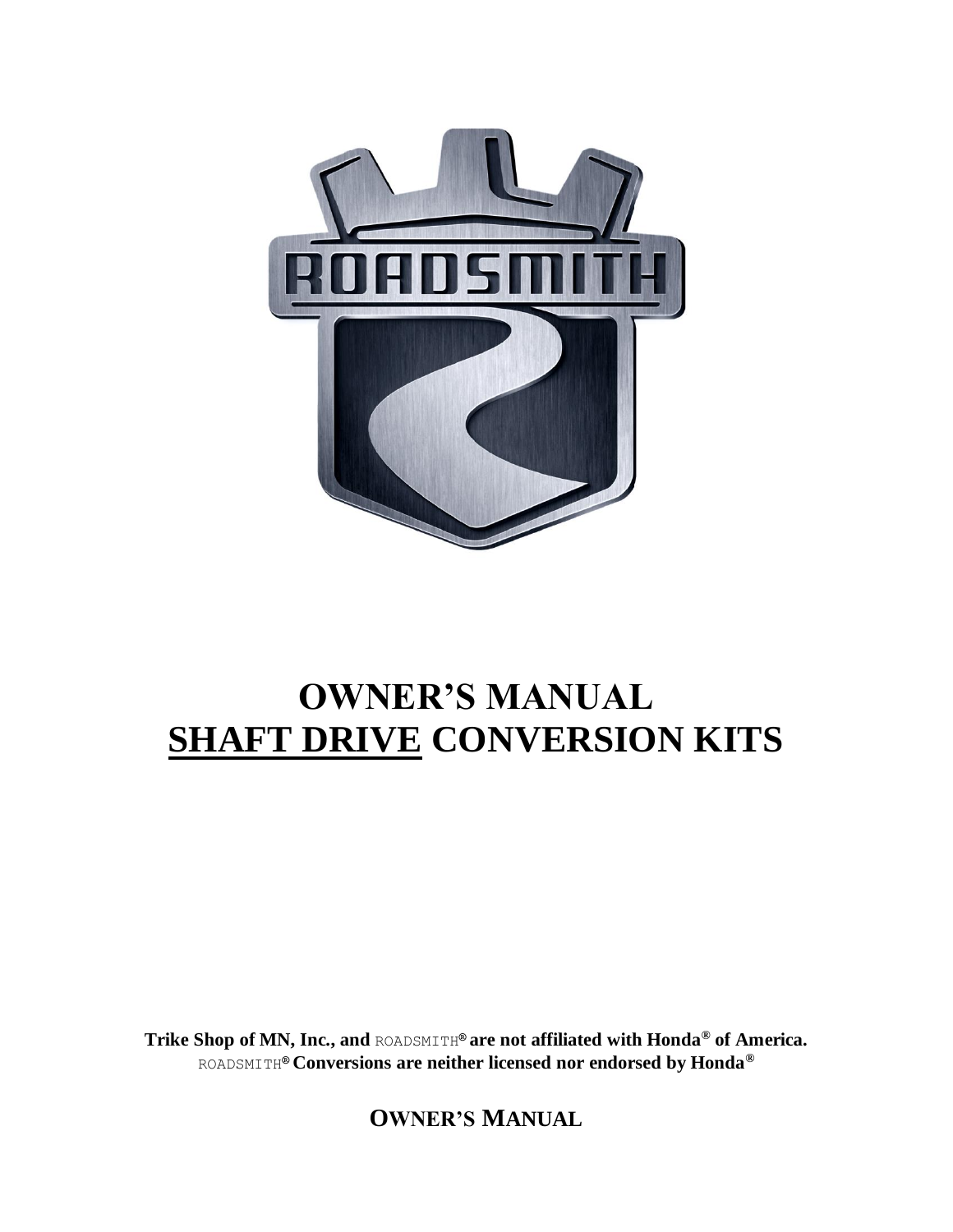

### **SHAFT DRIVE CONVERSION KIT**

This owner's manual describes the converted portion of the motorcycle, generally, from the passenger seat to the back of the Trike. Your primary reference for the non-converted portion is the Honda® Owner's Manual. The information in this manual was current at the time the manual was approved for printing. Trike Shop of MN, Inc. is solely responsible for the content of this manual and reserves the right to make changes at any time without notice and without obligation. All, but not part, of this manual may be reproduced for non-commercial purposes such as to create an extra owner's manual when there is more than one regular operator of the Trike; otherwise, no part of this manual may be reproduced without written permission of Trike Shop of MN. Trike Shop of MN, Inc. is not affiliated with Honda® of America. ROADSMITH**®** conversions are neither licensed nor endorsed by Honda®.

> TRIKE SHOP OF MN, INC. www.roadsmithtrikes.com 800.331.0705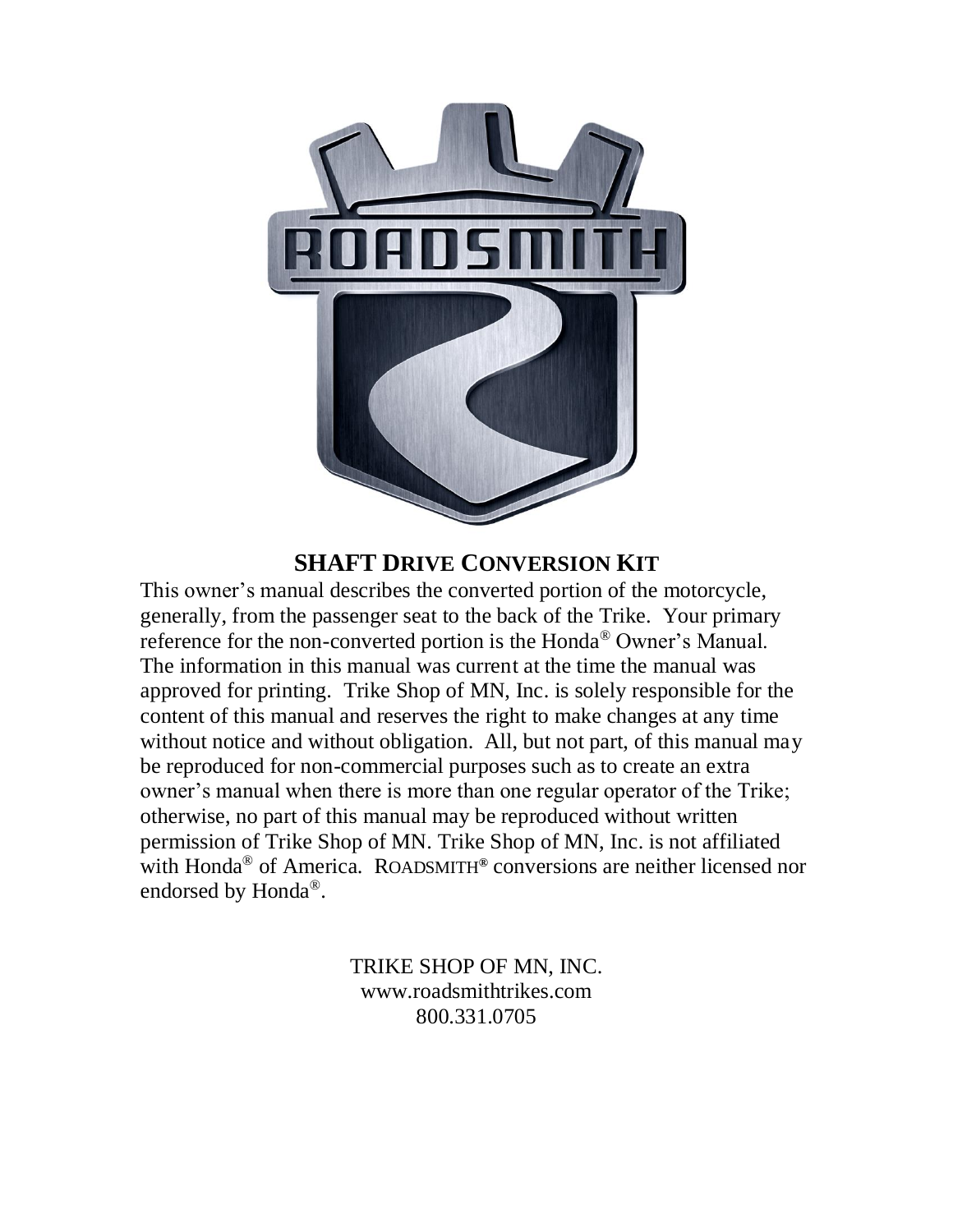## **TABLE OF CONTENTS**

|                                         | Page |
|-----------------------------------------|------|
| <b>IMPORTANT INFORMATION</b>            | 4    |
| <b>BEFORE YOU RIDE YOU SHOULD KNOW</b>  | 6    |
| <b>TRIKE SAFETY</b>                     | 7    |
| <b>LOADING AND WEIGHT LIMITATIONS</b>   | 8    |
| <b>SAFETY LABELS</b>                    | 9    |
| <b>GENERAL OPERATION</b>                | 10   |
| <b>PRE-RIDE INSPECTION</b>              | 13   |
| <b>WHEEL REMOVAL</b>                    | 16   |
| <b>TRANSPORTING THE TRIKE</b>           | 16   |
| <b>CLEANING</b>                         | 16   |
| <b>STORAGE</b>                          | 17   |
| <b>MAINTENANCE</b>                      | 17   |
| <b>WHERE TO GET YOUR TRIKE SERVICED</b> | 18   |
| <b>SPECIFICATIONS</b>                   | 19   |
| <b>AUXILIARY FUEL TANK</b>              | 20   |
| <b>PHOTO REFERENCE PAGE</b>             | 21   |
| <b>WARRANTY</b>                         | 22   |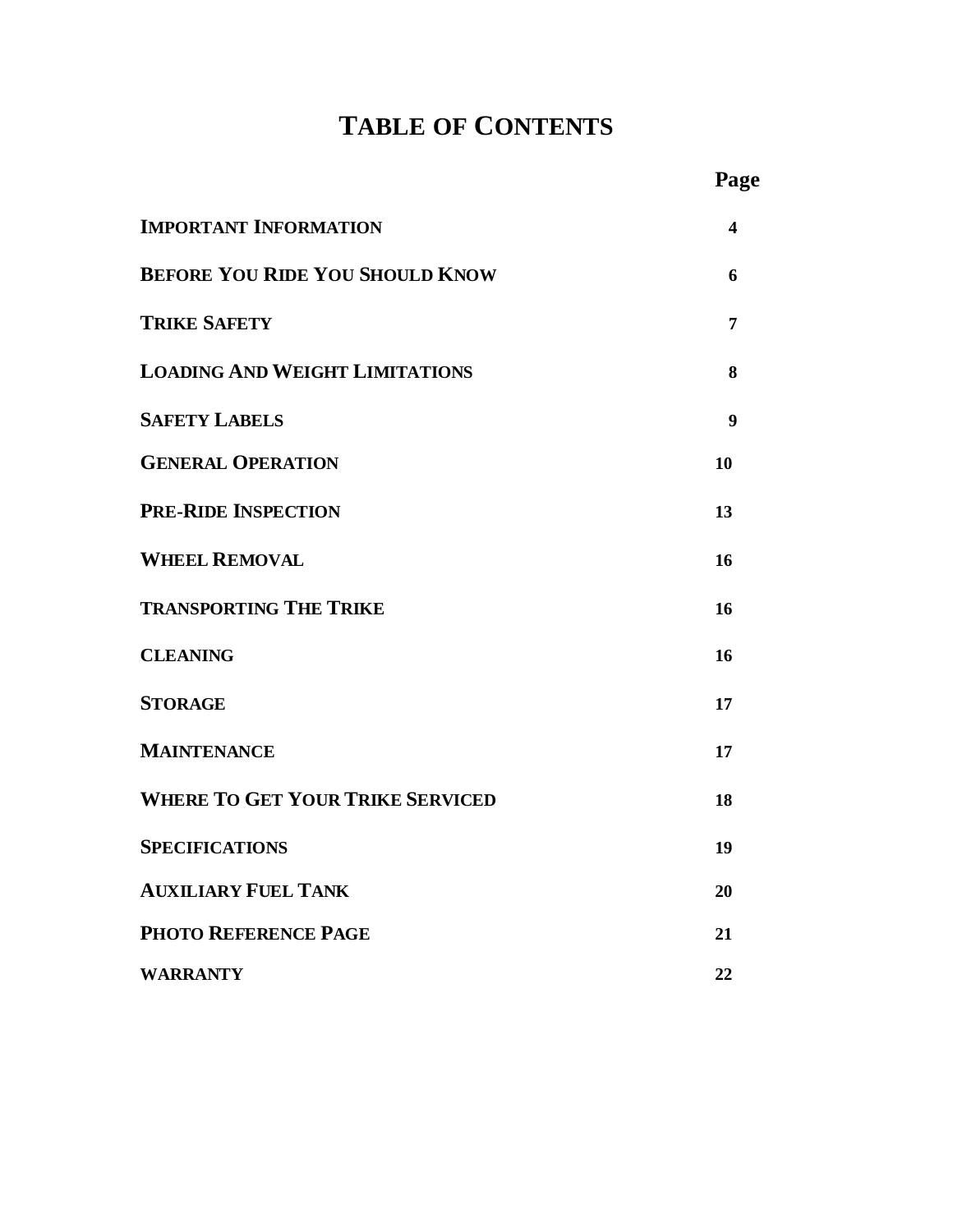# **IMPORTANT INFORMATION**

## **READ THIS SUPPLEMENTAL OWNER'S MANUAL CAREFULLY**

Pay special attention to the following Safety Message Symbols that appear throughout the manual. If you are unclear about any safety message or any other information in this manual call us, toll free, at 800.331.0705.

## **SAFETY MESSAGE SYMBOLS WHAT THEY MEAN**

|                  | You WILL be KILLED or SERIOUSLY HURT<br>if you don't follow these instructions.                                                                                             |
|------------------|-----------------------------------------------------------------------------------------------------------------------------------------------------------------------------|
| A WARNING        | You CAN be KILLED or SERIOUSLY HURT if<br>you don't follow these instructions.                                                                                              |
| <b>A CAUTION</b> | You CAN be HURT if you don't follow these instructions.                                                                                                                     |
| <b>NOTICE</b>    | Your Trike or other property can be damaged if<br>you don't follow these instructions.                                                                                      |
|                  | A box with a number inside directs you to the PHOTO<br>REFERENCE PAGE, page and a picture with the same number.<br>The pictures on the PHOTO REFERENCE PAGE are provided to |

help you better understand the text.

## **THIS IS A SUPPLEMENTAL OWNER'S MANUAL**

This Trike manual is issued by Trike Shop of MN, Inc. (Trike Shop of MN) and only covers the converted portion of your Trike. To safely operate your Trike you must be familiar with the Owner's Manual issued by Honda®, which covers the non-converted portion of the motorcycle used in the conversion.

## **THIS SUPPLEMENTAL OWNER'S MANUAL COVERS**

- $\triangleright$  general information about the conversion,
- $\triangleright$  how a Trike is different from a conventional two-wheel motorcycle,
- ➢ maintenance issues you must address, and
- $\triangleright$  known safety issues.

## **THIS SUPPLEMENTAL OWNER'S MANUAL DOES NOT COVER**

 $\triangleright$  operation and maintenance of the Trike from roughly the passenger seat, forward.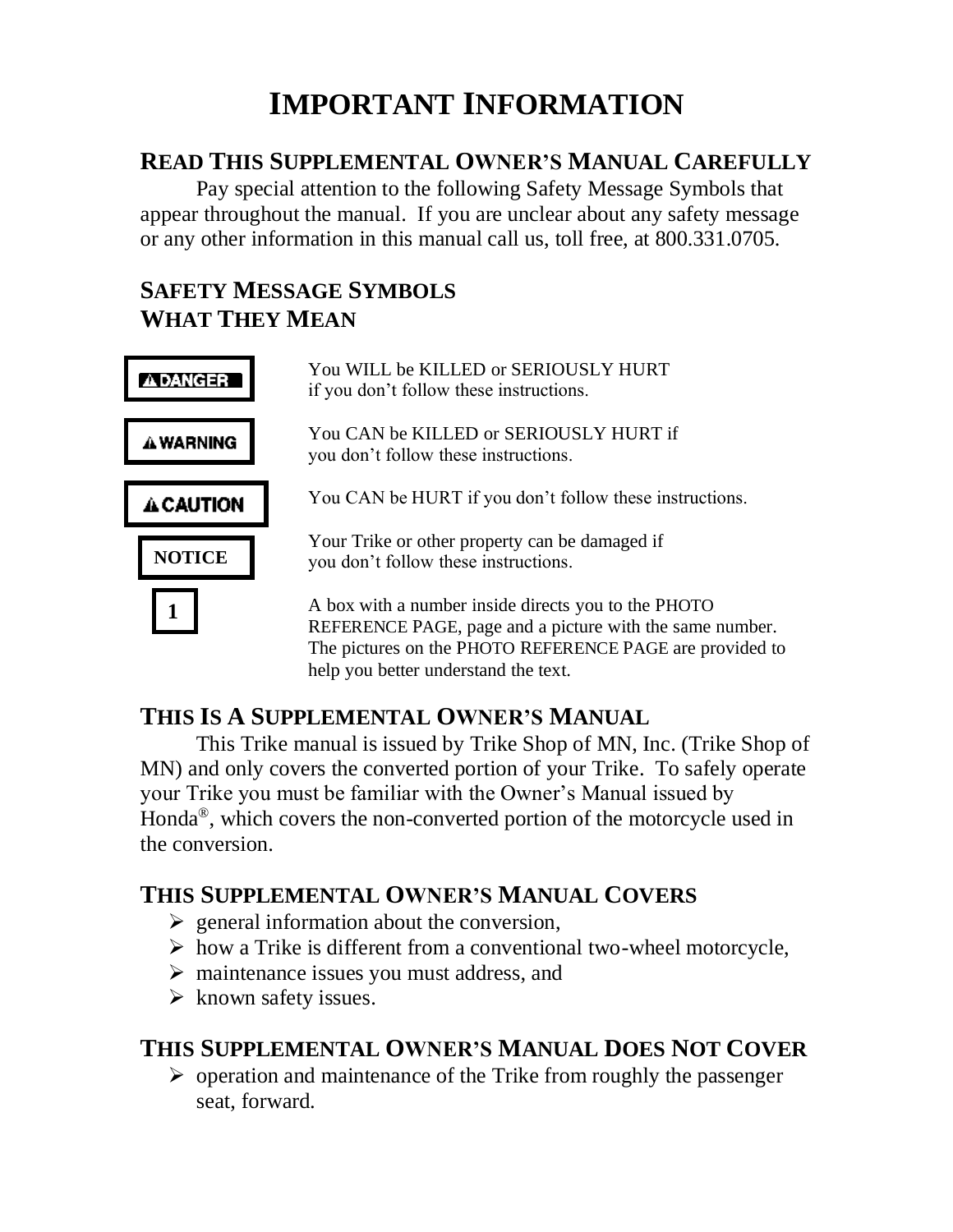## **AWARNING OPERATOR AND PASSENGER**

This Trike is designed to carry the operator and one passenger. Do not exceed the maximum recommended single-rider weight of 375 pounds or a combined weight of 500 pounds for passenger and rider.

## **AWARNING ON-ROAD USE**

This Trike is designed for on-road use only. This Trike is not equipped with a spark arrester and is not designed for off-road use. Operation in forest, brush, or grass-covered areas may be illegal and dangerous.

## **NOTICE**

## **SAFEGUARD THIS MANUAL**

This manual should be treated as a permanent part of the Trike and should remain with the Trike when sold.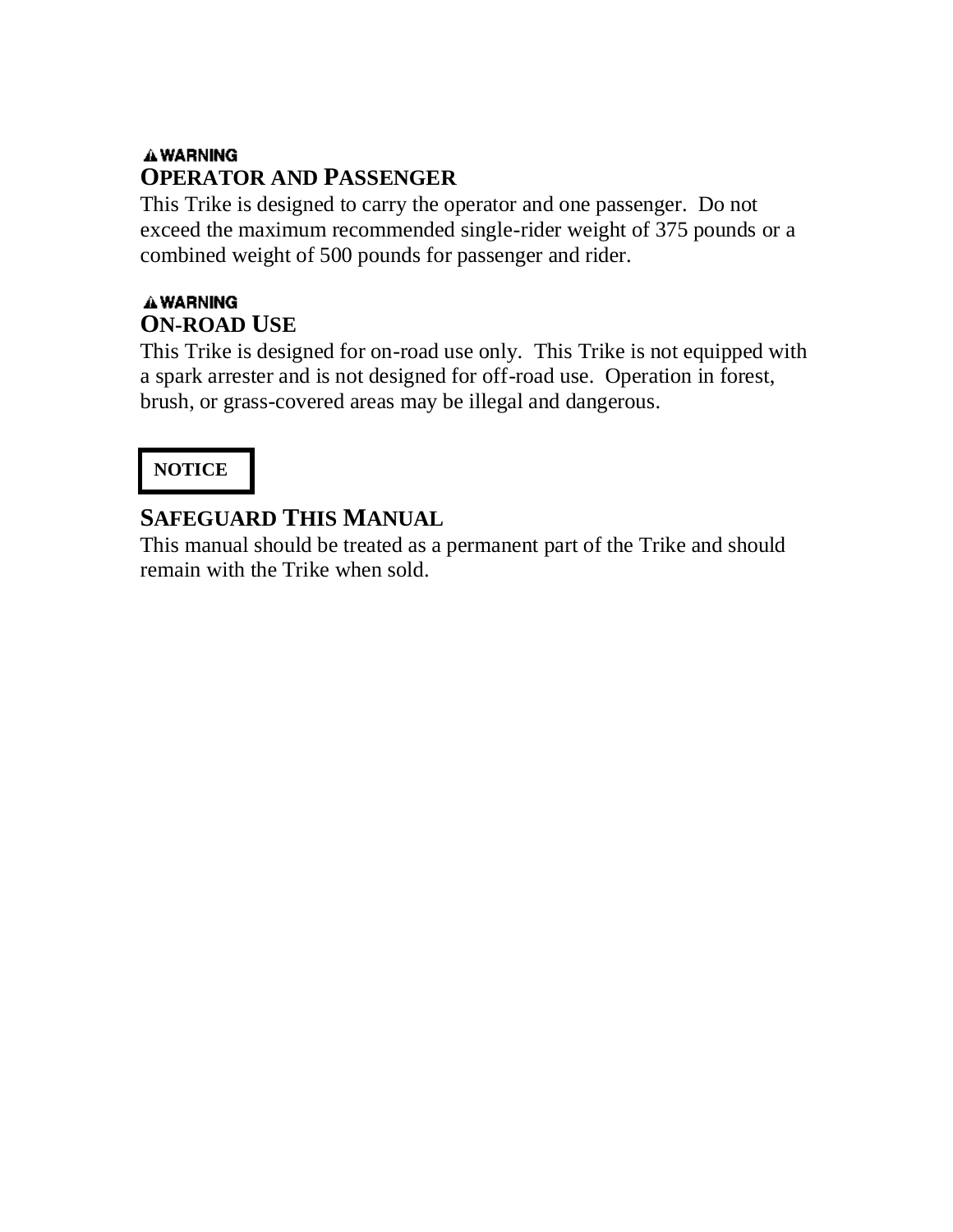# **BEFORE YOU RIDE YOU SHOULD KNOW**

Your Trike is designed to give you many years of enjoyment. Before you ride, here are some things you should know and remember.

1. The Trike conversion kit is considered an accessory to a conventional two-wheel motorcycle. If you need a motorcycle endorsement on your motor vehicle operator's license to operate a motorcycle, then you need the motorcycle endorsement to operate the Trike. Do not allow unlicensed drivers to operate your Trike.

#### 2. **AWARNING**

Your safety depends on your physical condition, your alertness and familiarity with the Trike, weather conditions, road condition, traffic levels, and the Trike's mechanical condition. Do not operate a Trike:

- $\triangleright$  under the influence of alcohol.
- ➢ under the influence of prescription or non-prescription drugs (legal or illegal) which affect your ability to operate a motor vehicle.
- $\triangleright$  when you are suffering from any physical or psychological condition which impairs your ability to operate a motor vehicle.
- $\triangleright$  under any other conditions beyond your own experience and ability as an operator.
- $\triangleright$  when the Trike's mechanical condition is compromised.
- $\triangleright$  before performing a pre-ride inspection.

#### 3. **A WARNING**

If you have experience riding a conventional two-wheel motorcycle, it does not translate hour-for-hour into meaningful experience in operating a Trike. A Trike "feels different" in some important ways including:

- $\triangleright$  operation around others,
- ➢ acceleration,
- $\triangleright$  stopping, and
- $\triangleright$  turning.

Learn how to operate your Trike safely:

- ➢ take it easy—give yourself time to get used to the way your Trike handles.
- $\triangleright$  take the time to read this manual carefully.
- ➢ attend a Motorcycle Safety Foundation training course.
- $\triangleright$  if you have any questions about the safe operation of your Trike, call us Toll Free at 800.331.0705.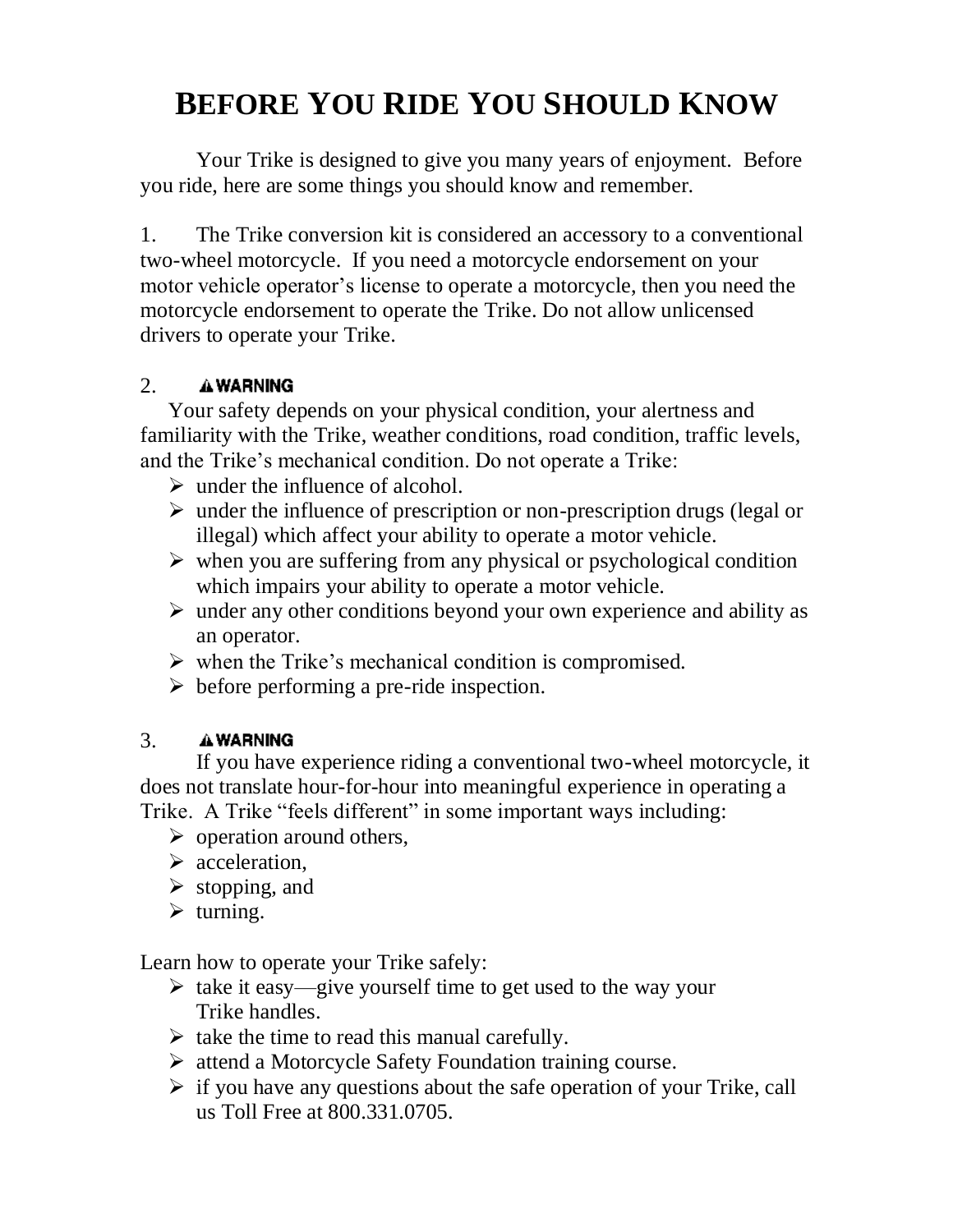# **TRIKE SAFETY**

#### **A WARNING IMPORTANT SAFETY INFORMATION**

Important safety information is contained in this Supplemental Owner's Manual and the Owner's Manual provided by Honda®. It is your responsibility to familiarize yourself with the safety information located in both manuals. Failure to familiarize yourself with, and follow, the safety information in both manuals can result in you and/or someone else being killed or seriously hurt.

Your Trike is, generally speaking, a safer driving platform than a conventional two-wheel motorcycle. However, like two-wheel motorcycles:

- $\triangleright$  regardless of the speed you may be driving, you are very vulnerable to road hazards.
- $\triangleright$  you do not have the protection of a car frame and there are only a few inches between you and the pavement.
- $\triangleright$  any Trike or motorcycle accident or incident has the potential to be life threatening or cause serious injury to you and/or your passenger—much more likely than when you are in a car with its various restraints and forms of passive protection.

We encourage all owners to stay active in the motorcycle/Trike rider community to keep current with changes in what it means to increase your safety margin when operating a Trike. Minimum commonly accepted safety standards in the Trike community include:

- $\triangleright$  Always wear a helmet.
- $\triangleright$  Always wear protective clothing.
- $\triangleright$  Take a rider training course.
- $\triangleright$  Ride defensively.
- $\triangleright$  Make yourself easy to see.
- $\triangleright$  Ride within your limits.
- $\triangleright$  Keep your Trike in safe condition.

## **SAFETY IS SERIOUS RIDING IS FUN RIDING SAFELY IS SERIOUS FUN!**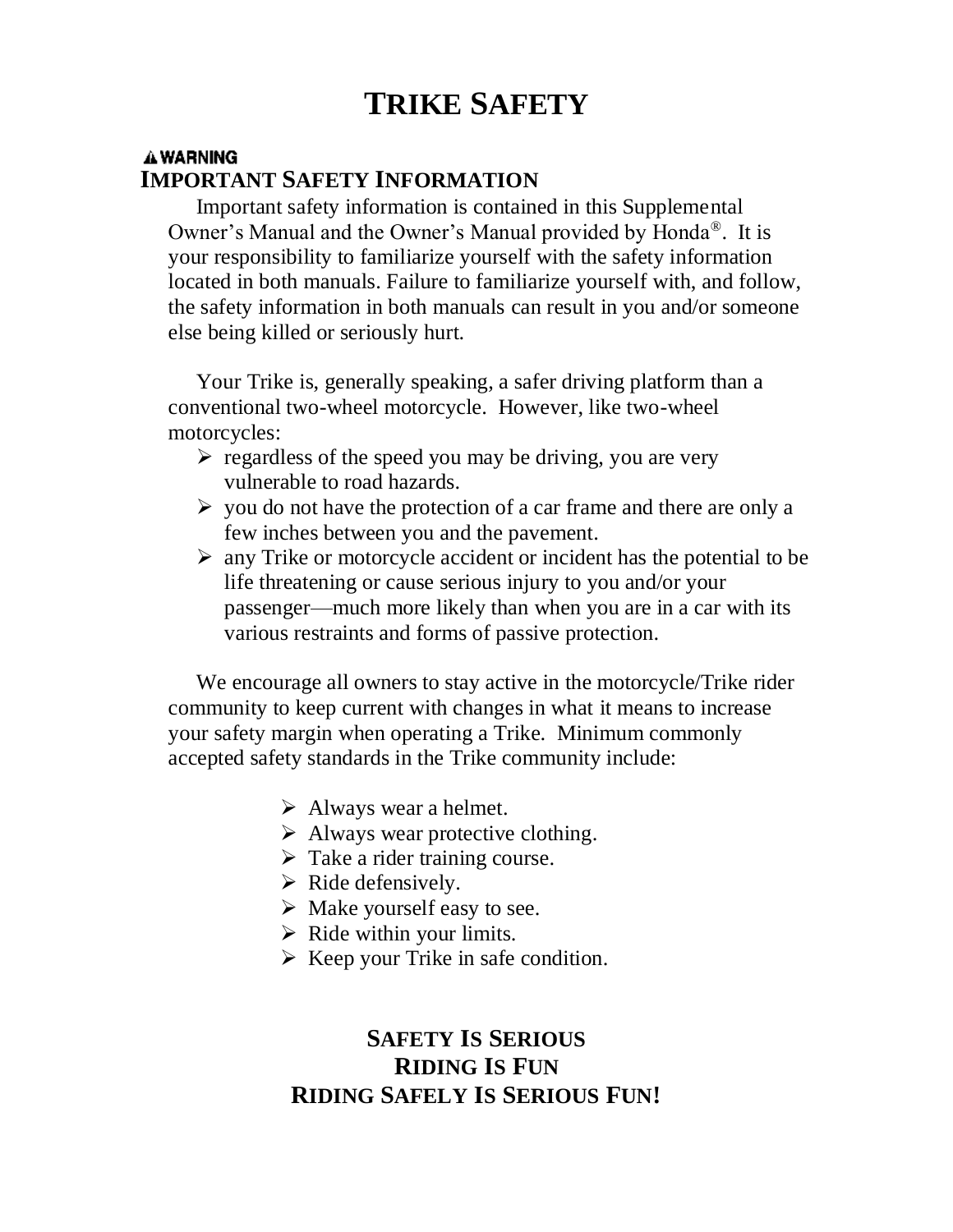# **LOADING AND WEIGHT LIMITATIONS**

#### **A WARNING**

Your Trike has been designed to carry one operator and one passenger, plus cargo. You can also tow a trailer designed for use behind a Trike. When you add cargo or carry a passenger or tow a trailer, you may feel some difference in acceleration and braking. **Generally, the more weight you are carrying the longer it will take you to accelerate and the longer it will take you to stop.** However, as long as you keep your Trike well-maintained and your driving skills current, and do not operate in unsafe conditions, you can safely carry loads within the limits specified in this Supplemental Owner's Manual. **You are creating an unsafe condition that may result in serious injury or death to you or another person when you exceed the maximum individual and/or total load limits set out in this Supplemental Owner's Manual.** 

#### **INDIVIDUAL LOAD LIMITS**

| <b>Max Driver Weight</b>                 | 375 pounds  |
|------------------------------------------|-------------|
| Max combined Driver & Passenger Weight   | 500 pounds  |
| Max cargo upper cargo bin                | 20 pounds   |
| Max cargo lower cargo bin                | 40 pounds   |
| Max luggage rack                         | 10 pounds   |
| Max trailer and trailer cargo weight     | 500 pounds  |
| <b>Fuel</b>                              | 39 pounds   |
| <b>Long Range Fuel Option</b>            | 54 pounds   |
| <b>Standard Trike Weight [1200-1260]</b> | 1260 pounds |

**NOTE! The weights set out above are provided to allow you the flexibility to safely carry different kinds of loads BUT NOT ALL OF THEM AT THE SAME TIME!** 

#### **ADANGER**

**IT IS POSSIBLE TO LOAD THE TRIKE WITH MORE WEIGHT THAN IT IS SAFE TO CARRY. YOU ARE RESPONSIBLE TO OPERATE THE TRIKE AT A TOTAL WEIGHT LESS THAN THE MAX GROSS VEHICLE WEIGHT OF 2300 POUNDS.**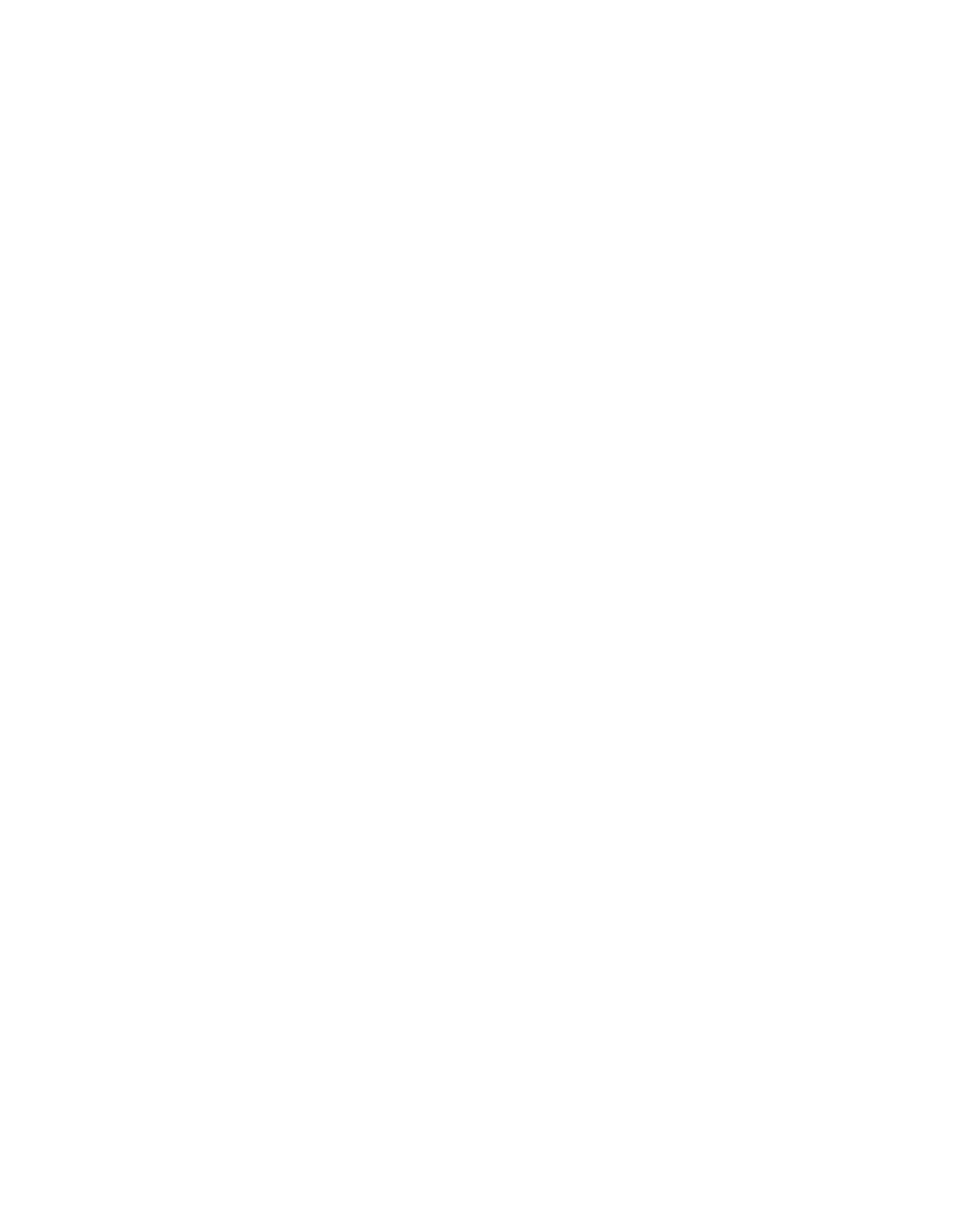## **GENERAL OPERATION**

## **A TRIKE DOES NOT OPERATE LIKE A TWO-WHEEL MOTORCYCLE—HERE'S WHAT TO EXPECT**

#### **CHARACTERISTICS UNIQUE TO TRIKES**

#### ➢ **STABILITY**

Trikes are, generally speaking, more stable than conventional motorcycles. You will notice the biggest difference at slow speeds, when stopped for traffic, and when parking. Under normal driving conditions, **it is difficult, but not impossible, to cause a Trike to tip over**. If you operate the Trike "on-road" within normal limits, you should never tip over. **One way to destabilize the Trike and make it susceptible to tipping is to overload it.** Keep the weight within the limits set out in this manual for a safe ride.

#### ➢ **REAR OF TRIKE WIDER THAN FRONT**

This takes a little getting used to at first. Just remember, you may not be able to "squeak" into parking spaces like you did on a conventional motorcycle. Make sure people back away from the bike before you start to move. And, when you pass someone, you need to allow more room.

#### ➢ **FLAT TURNS**

Once you get used to flat turns you will like them as much or more than banked turns. Just remember to "hold on" as you go around corners.

#### ➢ **STEER IN THE DIRECTION YOU WANT TO GO.**

This is another difference that you will learn to appreciate. On a Trike always turn the direction you want to go—even at faster speeds.

#### **A CAUTION**

#### **MOUNTING THE TRIKE**

#### ➢ **BODY POSITION OF DRIVER AND PASSENGER.**

Typically, the passenger gets on the Trike first because it is easier to do if the operator is not yet seated. The passenger and driver should sit with their feet on their respective foot rests. To avoid unintentionally engaging the transmission while mounting the Trike, which would allow the Trike to move without an operator, do not start the engine until you and the passenger are seated and ready to ride.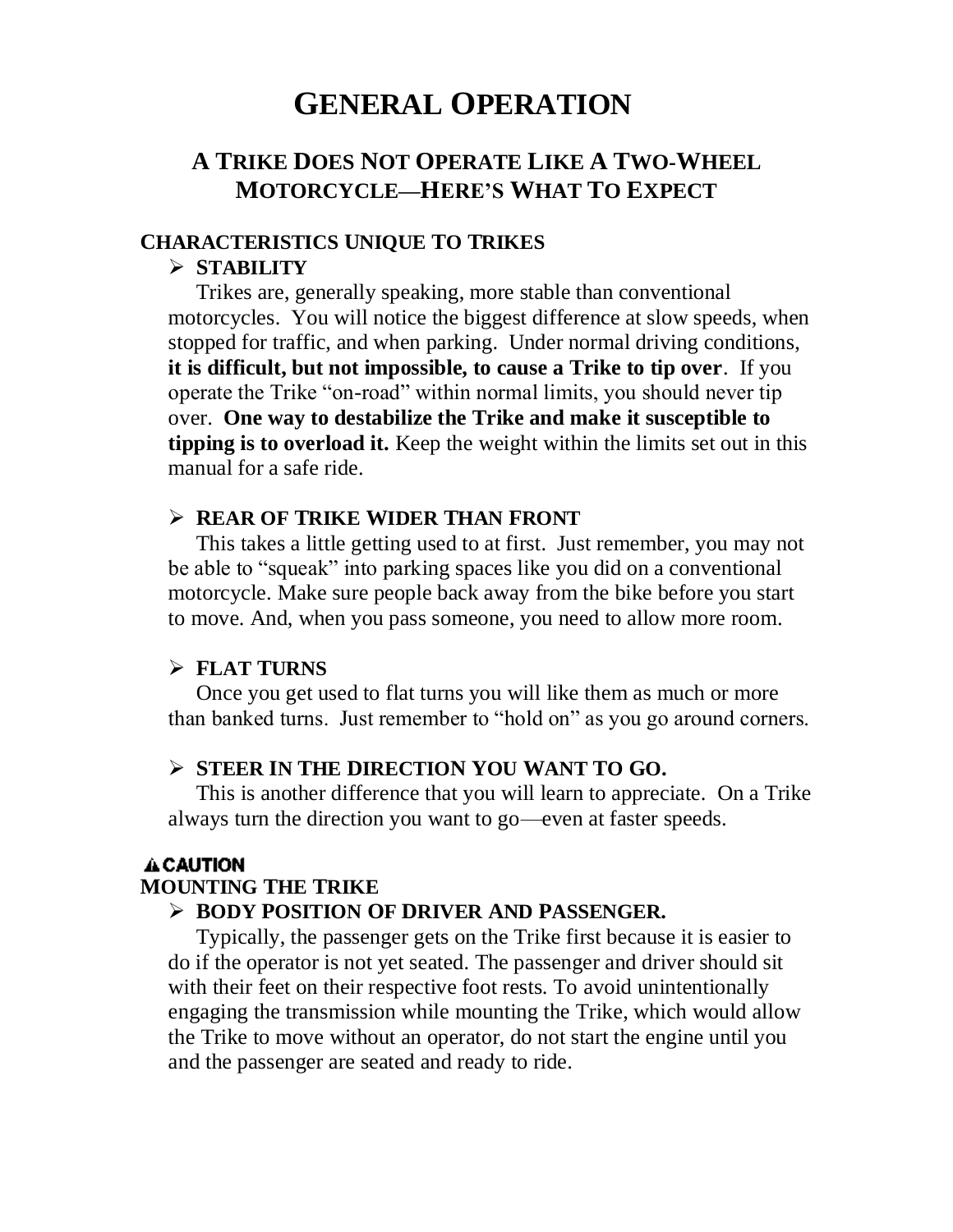#### **KEEP YOUR FEET ON THE FLOORBOARDS OR FOOT PEGS TO AVOID HAVING YOUR FEET PINNED UNDER THE REAR WHEELS.**

In a conventional two-wheel motorcycle, as you begin to move forward, your feet are on the ground—then you pick up your feet and put them on the foot rest. This is not a safe procedure on a Trike because, unlike a conventional two-wheel motorcycle, on a Trike **there are wheels behind your feet**. If you are careless, it is possible to run over your own foot or, worse, both feet. **You will never have this problem as long as you** and your passenger keep your feet on the foot rests before you begin moving.



### **ADANGER**

➢ **DO NOT ALLOW ANYONE TO RIDE ON THE FENDERS.** 

Allowing a person to ride on the fender of the Trike can cause harm to the Trike because the fenders are not designed to bear loads. More importantly, **if someone is sitting on the fender and slips off while the Trike is moving, they will be run over by the wheel**.



#### **AWARNING STARTING ENGINE**

Operator must be seated in driver's seat with feet on floor boards before starting engine. **Do not start the Trike while standing on the ground next to it** as serious injury or death may result to you or others should the Trike move forward without the operator on board.



#### **A WARNING BEFORE MOVING CLEAR THE AREA.**

The back of the Trike is wider than the front of the Trike. Before you move the Trike, make certain there is no one standing in front of or behind the rear wheels.

### **STEERING—UNIQUE FEATURES**

- $\triangleright$  Steer the direction you want to go.
- $\triangleright$  No counter-steering.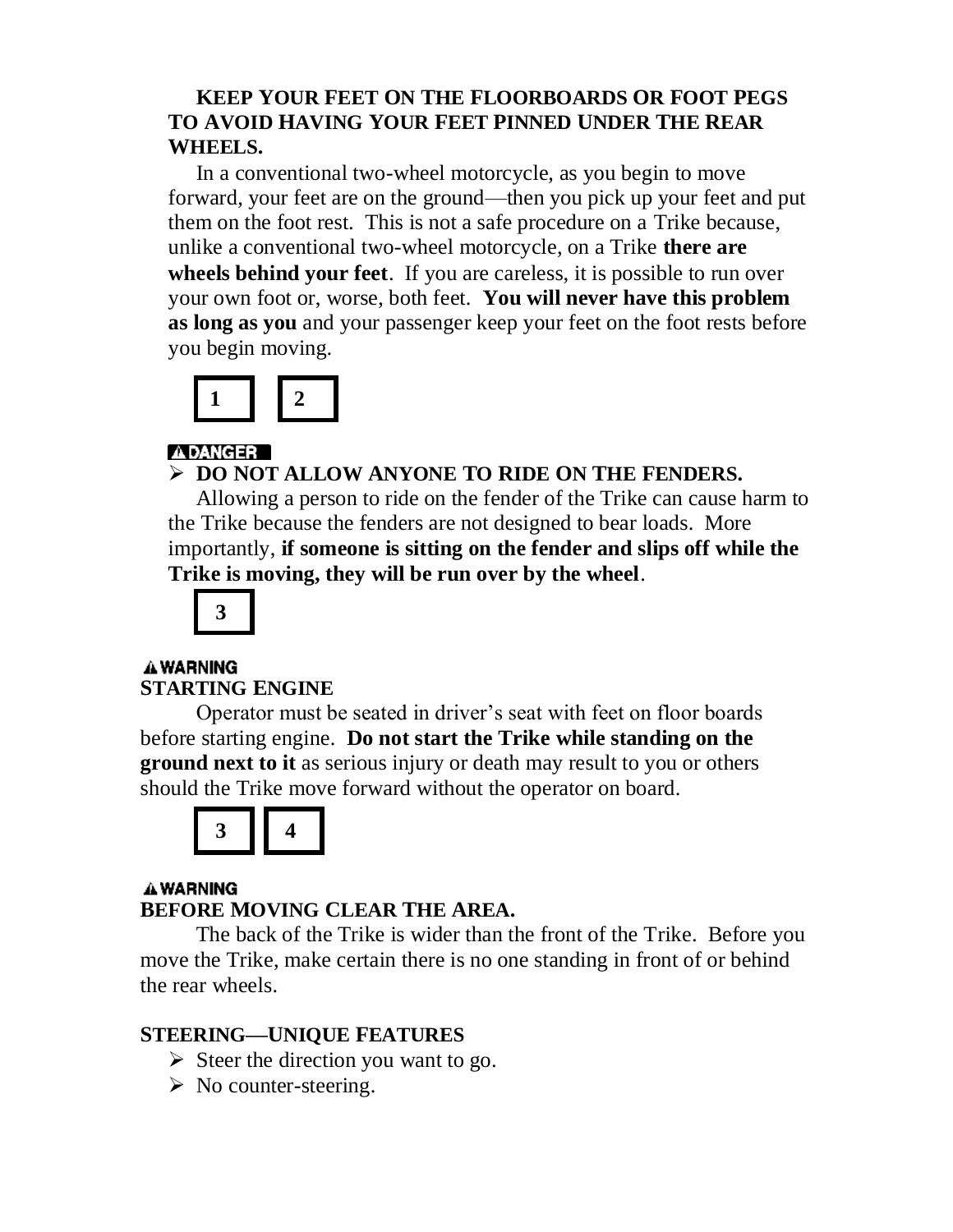## **A WARNING**

#### **TURNING—UNIQUE CHARACTERISTICS**

- ➢ Driver and passenger will experience their bodies wanting to lean to the outside of a flat turn just like in a car—counter by holding on during a turn.
- ➢ **NOTICE. The back end of a Trike is wider than the front. Exercise caution when turning to avoid obstacles that may not be hazards for a standard motorcycle.**

#### **CRUISE—KEEP BOTH HANDS ON HANDLE BARS**

When viewed from above, the three wheels of the Trike form a triangle. When one of the wheels hits something the impact is transferred through the Trike and absorbed by the frame. You may experience a slight wobble in the front wheel when this happens. The wobble is easily countered by holding on to the handle bars with both hands. **Always drive with both hands on the handle bars**.

#### **STOPPING—USE OF BRAKES.**

Use the same equal application of front and rear brakes as you would on a conventional two-wheel motorcycle.

#### **TURNING OFF THE ENGINE**

- $\triangleright$  Get in the habit of turning off the engine and removing the key before you dismount the Trike. Doing so eliminates any possibility that you might accidentally engage the transmission as you get off the bike allowing the bike to move under its own power without an operator.
- $\triangleright$  Leave the Trike in gear to prevent it from moving. If it is parked on a slope then a wheel chock may be necessary.

#### **DISMOUNTING THE TRIKE**

- $\triangleright$  Turn off the engine and remove key.
- ➢ Place Trike in gear to prevent movement.
- $\triangleright$  Operator dismounts first.
- ➢ Passenger dismounts second.

## **NOTICE**

#### **SECURING THE TRIKE**

➢ Place vehicle in gear and chock wheels if necessary.

#### **A CAUTION PUSHING THE TRIKE**

Exercise caution when pushing the Trike to prevent your foot from getting caught under the rear wheel.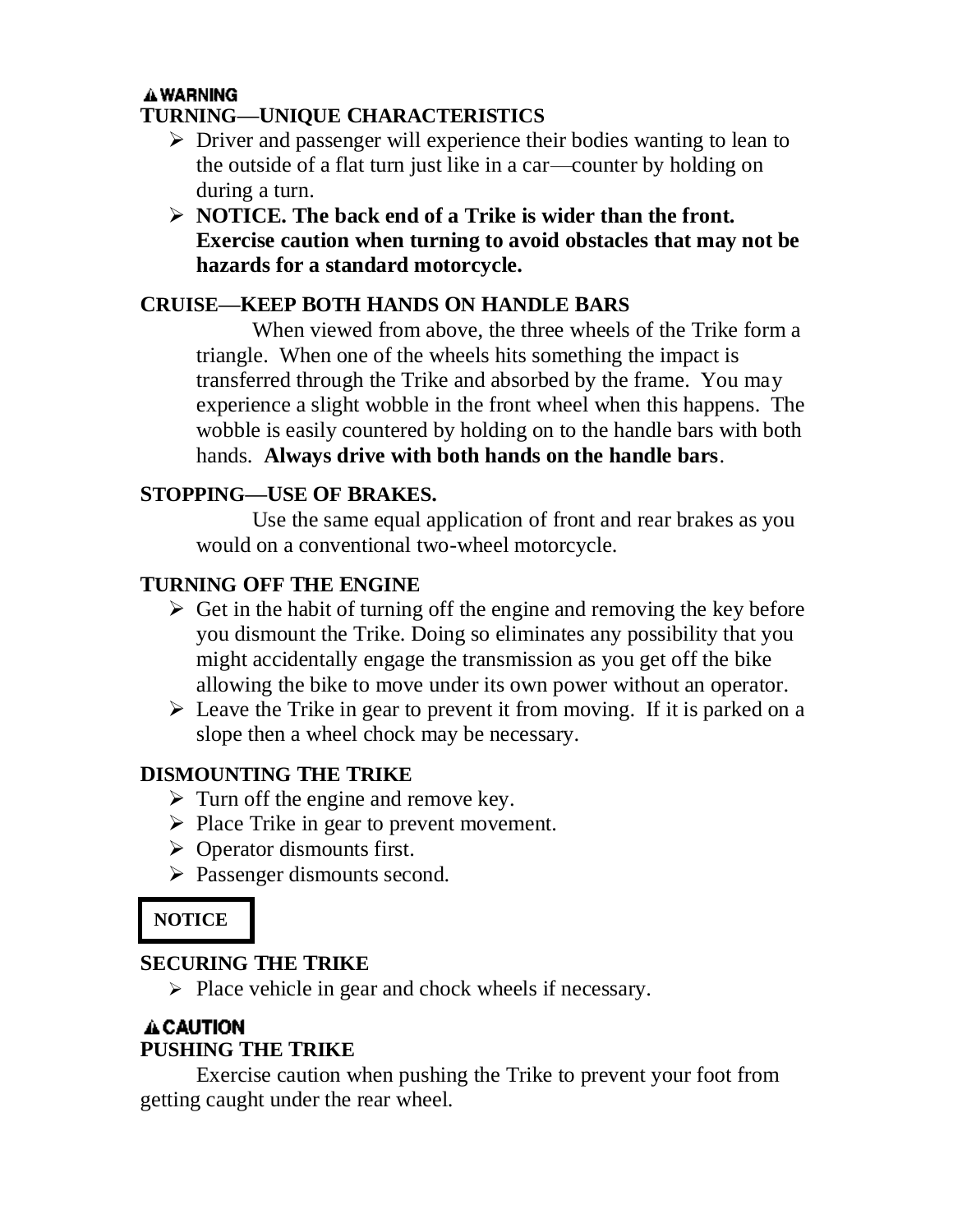# **PRE-RIDE INSPECTION**

Your life and the life of your passenger depend upon the good operating condition of your Trike. Before you begin any ride, not just the first ride of the day, take a moment to walk around your Trike and check its condition.

The pre-ride inspection consists of two parts:

- $\triangleright$  the pre-ride inspection identified by Honda<sup>®</sup>.
- $\triangleright$  the pre-ride inspection identified by Roadsmith.

#### **PRE-RIDE INSPECTION OF TRIKE CONVERSION**

- $\triangleright$  The left hand column lists the conversion items you must check before each ride.
- $\triangleright$  The second column tells you what to check for.
- $\triangleright$  The third column tells you what a problem looks like.
- $\triangleright$  The right hand column tells you what corrective action you need to take.
- $\triangleright$  Items marked **AWARNING** should be repaired as soon as possible.
- $\triangleright$  Items marked **NUMEER** should be repaired before operating the Trike.

| <b>CHECK THIS</b>     | <b>CHECK FOR THIS</b> | <b>THESE PROBLEMS</b> | THIS IS WHAT       |
|-----------------------|-----------------------|-----------------------|--------------------|
| <b>ITEM</b>           |                       | <b>REQUIRE</b>        | <b>NEEDS TO BE</b> |
|                       |                       | <b>ATTENTION</b>      | <b>DONE</b>        |
| <b>A WARNING</b>      | <b>A WARNING</b>      | <b>A WARNING</b>      | <b>A WARNING</b>   |
| Extended              | Fuel cap security     | Fuel cap missing      | Repair or replace  |
| range gas tank        |                       | or does not           |                    |
|                       |                       | secure properly       |                    |
| Trunk                 | Latch secured         | Latch does not        | Repair or replace  |
|                       |                       | secure                |                    |
| Turn signals          | <b>Operation left</b> | One or more not       | Repair or replace  |
|                       | and right             | flashing              |                    |
|                       |                       |                       |                    |
| <b>Running lights</b> | Always on             | Inoperative or        | Repair or replace  |
|                       |                       | Damaged lens          |                    |
| Trailer lighting      | Security and          | Frayed or loose       | Repair or replace  |
| harness               | Integrity             | wires                 |                    |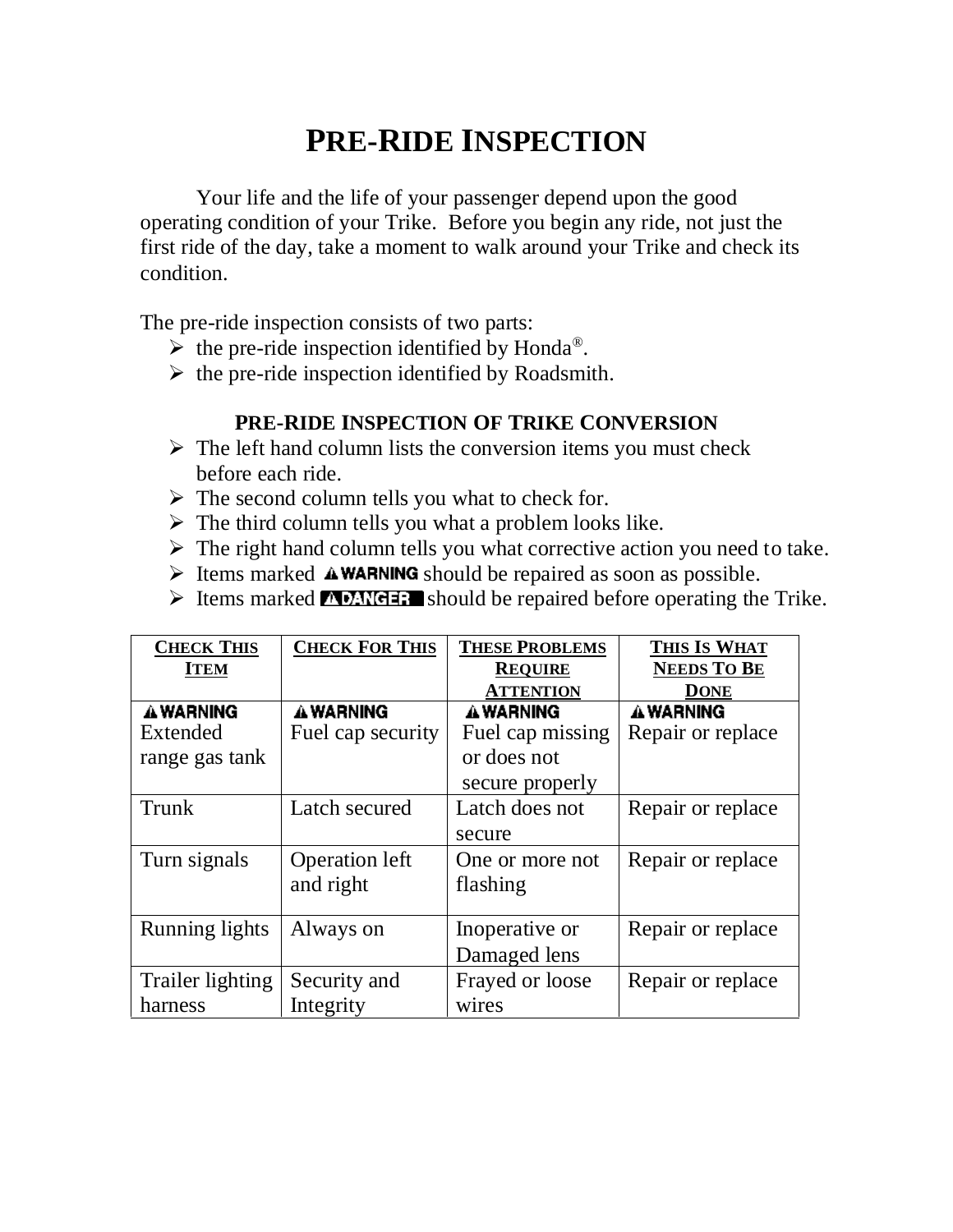| <b>CHECK THIS</b><br><b>ITEM</b>                                                                                                                                                                                          | <b>CHECK FOR THIS</b>                                                                                                                                                | <b>THESE PROBLEMS</b><br><b>REQUIRE</b><br><b>ATTENTION</b>                                                                                                                                            | THIS IS WHAT<br><b>NEEDS TO BE</b><br><b>DONE</b>                                                                                                                                                                                         |
|---------------------------------------------------------------------------------------------------------------------------------------------------------------------------------------------------------------------------|----------------------------------------------------------------------------------------------------------------------------------------------------------------------|--------------------------------------------------------------------------------------------------------------------------------------------------------------------------------------------------------|-------------------------------------------------------------------------------------------------------------------------------------------------------------------------------------------------------------------------------------------|
| <b>A WARNING</b><br>Brake lights                                                                                                                                                                                          | <b>A WARNING</b><br>Independent<br>Operation when<br>brake pedal or<br>brake handle is<br>applied                                                                    | <b>A WARNING</b><br>No brake lights<br>when one or both<br>front and rear<br>brakes applied                                                                                                            | <b>A WARNING</b><br>Repair or replace                                                                                                                                                                                                     |
| <b>A WARNING</b><br>Rear wheels<br>26-30 p.s.i.<br><b>Note: Rear</b><br>tires must have<br>equal pressure<br>or the Trike<br>will turn or<br>"pull" in the<br>direction of<br>the tire with<br>lower pressure<br>Constant | <b>A WARNING</b><br>$\triangleright$ Proper<br>inflation<br>for load<br>$\triangleright$ Depth of<br>tread<br>$\triangleright$ Integrity of<br>tread<br>Security and | A WARNING<br>$\triangleright$ Improper<br>inflation,<br>$\triangleright$ Tread worn,<br>uneven<br>$\triangleright$ Presence of<br>road<br>hazards<br>such as<br>nails in<br>tread<br>Cracked, signs of | <b>A WARNING</b><br>$\triangleright$ Adjust<br>inflation<br>$\triangleright$ Repair or<br>replace if<br>necessary<br>$\triangleright$ Adjust<br>suspension<br>(spring or<br>air shocks)<br>so the tire<br>rides flat<br>Repair or replace |
| Velocity (CV)<br>Boots (4 each)<br>5                                                                                                                                                                                      | Integrity                                                                                                                                                            | oil or grease on<br>surface                                                                                                                                                                            |                                                                                                                                                                                                                                           |
| <b>A WARNING</b><br>Trailer hitch                                                                                                                                                                                         | <b>A WARNING</b><br><b>Ball security</b>                                                                                                                             | <b>A WARNING</b><br>Loose or damaged<br>ball                                                                                                                                                           | <b>A WARNING</b><br>Repair or replace                                                                                                                                                                                                     |
| <b>ADANGER</b><br>Brake pedal                                                                                                                                                                                             | <b>ADANGER</b><br>Check for<br>operation                                                                                                                             | <b>ADANGER</b><br>No resistance                                                                                                                                                                        | <b>ADANGER</b><br>Inspect brake<br>fluid levels. Refill<br>levels if<br>necessary.<br>Check hydraulic<br>system                                                                                                                           |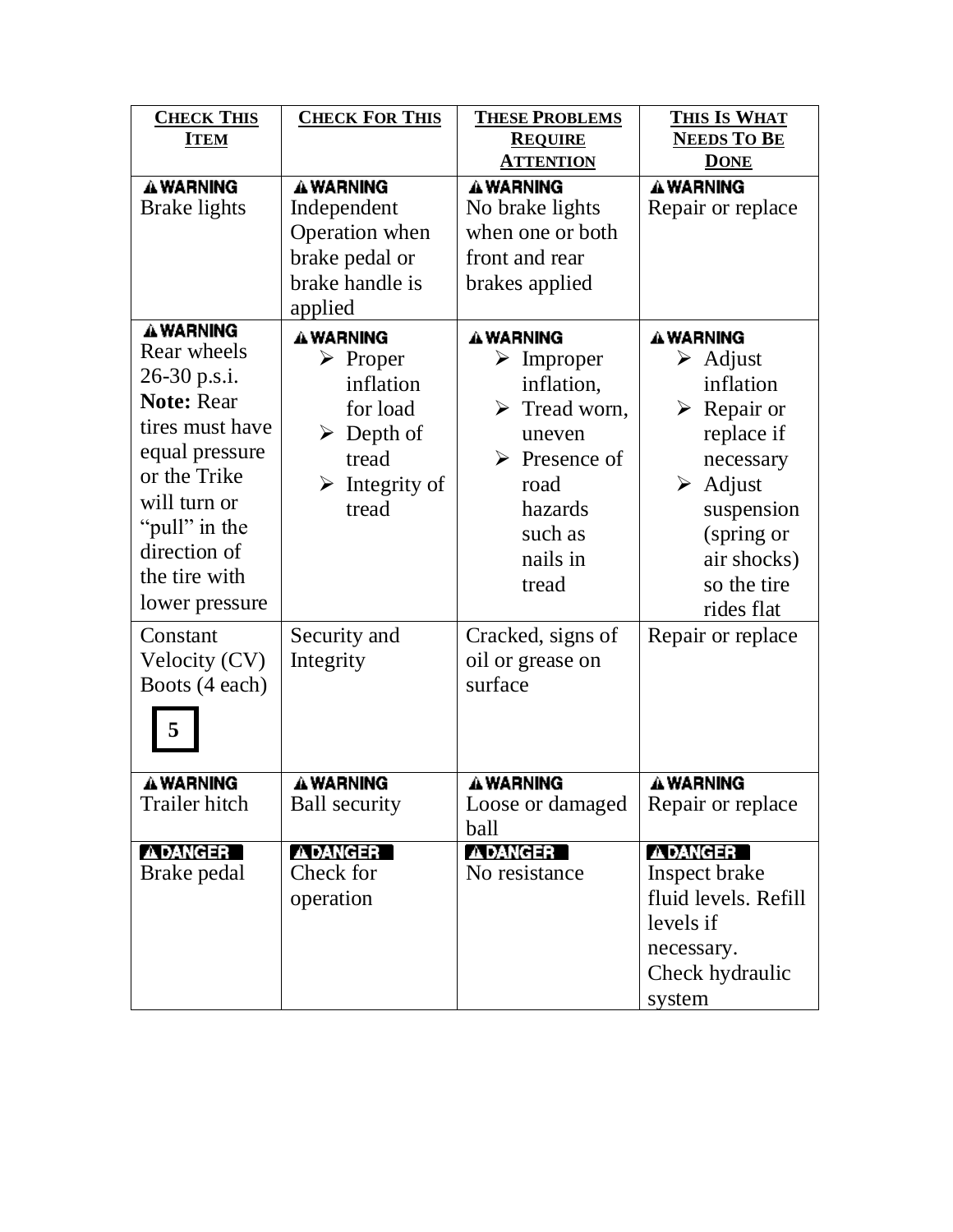| <b>CHECK THIS</b> | <b>CHECK FOR THIS</b> | <b>THESE PROBLEMS</b> | THIS IS WHAT       |
|-------------------|-----------------------|-----------------------|--------------------|
| <b>ITEM</b>       |                       | <b>REQUIRE</b>        | <b>NEEDS TO BE</b> |
|                   |                       | <b>ATTENTION</b>      | <b>DONE</b>        |
| A DANGER          | <b>ADANGER</b>        | <b>ADANGER</b>        | <b>ADANGER</b>     |
| <b>Axle Nut</b>   | Remove                | Loose nut or          | Tighten nut,       |
|                   | ornamental cap;       | missing safety        | Replace safety     |
|                   | 6                     | [Cotter] pin.         | [Cotter] pin.      |
|                   |                       | Note: squeaky         | Identify and       |
|                   | Nut should be         | sounds coming         | correct problem    |
|                   | tight and the         | from rear axle        | causing noise      |
|                   | safety [Cotter]       | and or                | and/or red, rusty  |
|                   | pin in place.         | appearance of         | colored dust       |
|                   |                       |                       |                    |
|                   |                       | red, rusty dust       | before operating   |
|                   | 8                     | may be a sign of      | Trike.             |
|                   |                       | a problem with        |                    |
|                   |                       | the axle nut.         |                    |
|                   |                       | <b>INSPECT AND</b>    |                    |
|                   |                       | <b>DETERMINE</b>      |                    |
|                   |                       | <b>SOURCE OF</b>      |                    |
|                   |                       | <b>NOISE AND/OR</b>   |                    |
|                   |                       | <b>DUST</b>           |                    |
|                   |                       | 9                     |                    |
| A DANGER          | <b>ADANGER</b>        | <b>ADANGER</b>        | <b>ADANGER</b>     |
| Lug Nuts          | Remove                | Loose or missing      | Replace and        |
|                   | ornamental cap;       | lug nuts              | tighten all lug    |
|                   | 6                     |                       | nuts with torque   |
|                   |                       |                       | wrench to          |
|                   |                       |                       | 75 #ft.            |
|                   | Check for             |                       |                    |
|                   | presence [4]          |                       |                    |
|                   | and security of       |                       |                    |
|                   | lug nuts.             |                       |                    |
|                   |                       |                       |                    |
|                   |                       |                       |                    |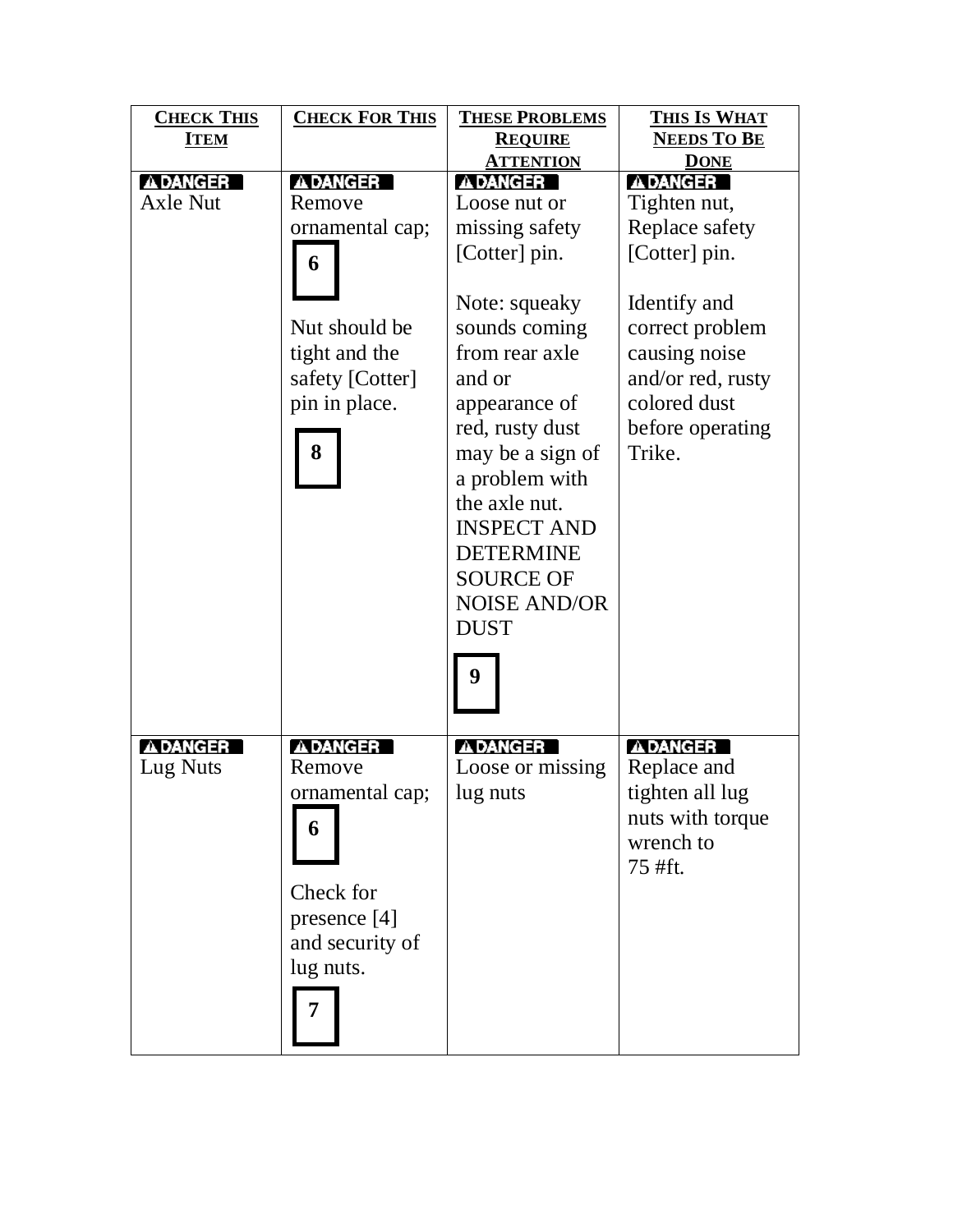# **WHEEL REMOVAL**

#### **A WARNING REAR WHEEL REMOVAL**

 $\triangleright$  Wheel removal is normally done in a garage or service station. It is accomplished by placing a jack under the jack point.



- $\triangleright$  The wheel is then removed in the same manner as a car wheel.
- $\triangleright$  Do not jack on a soft surface or under any conditions where the Trike might slip off the jack and fall on you or someone else.

# **TRANSPORTING THE TRIKE**

➢ Recommended—Place Trike on a flat bed trailer and secure at jack points.



➢ Not Recommended—Towing.

# **CLEANING**

The Trike is finished with polyurethane. **Waxing new polyurethane paint will negatively affect the finish**. **Do not wax your Trike for at least 45 days of use or exposure to the elements.**

We recommend Honda<sup>®</sup> Spray Cleaner and Polish for your Trike.

If you operate the Trike in winter conditions, do not allow water and road salt and or chemicals to collect under the vehicle. Frozen water containing road salt and chemicals can freeze on the Trike and will:

- $\triangleright$  cause corrosion which will shorten the life of your Trike.
- $\triangleright$  cause damage to, and potentially interfere with, the operation of moving parts.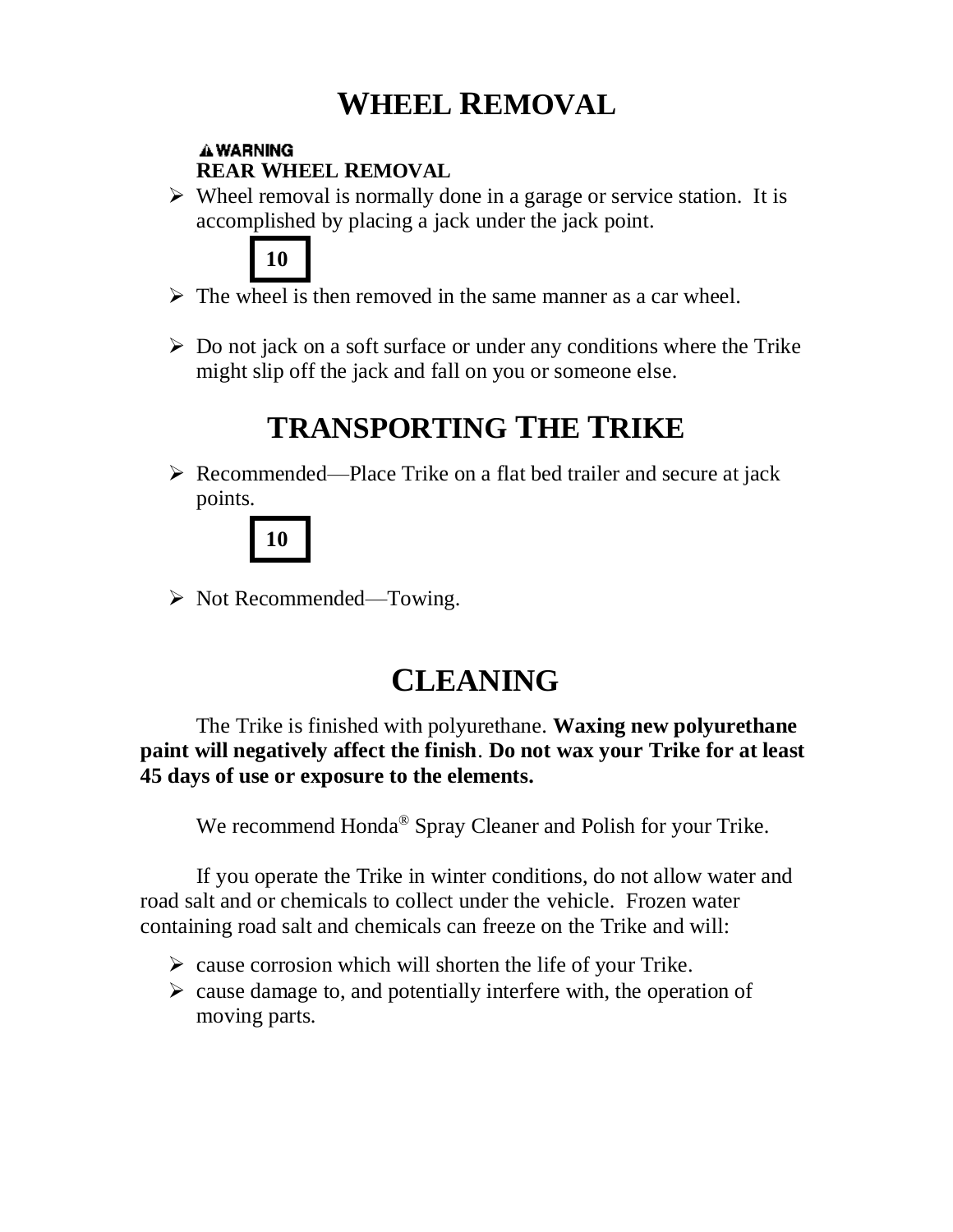# **STORAGE**

- ➢ Do not store the Trike on a dirt floor—moisture rises from the earth and will corrode your Trike.
- ➢ Storage on a concrete floor is normally acceptable.
- ➢ The Trike comes equipped with radial rear tires. Radial tires do not need to be stored off the floor.

## **MAINTENANCE**

#### **Rear Tire Pressure**

Rear tire pressure must be the same in each tire or the Trike may tend to pull or turn in the direction of the tire with the lower pressure.



### **Differential Fluid = 80/90 hypoid gear oil**

Under normal driving conditions you should check the differential fluid by removing the fill/inspection plug.

If your differential is black the fluid level should be one inch below the fill hole. If your differential is silver, it should be filled to the top fill plug.

# **12**

## **IF YOU HAVE ANY MAINTENANCE QUESTIONS CALL US TOLL-FREE AT 800.331.0705, AND WE WILL BE HAPPY TO ANSWER THEM FOR YOU.**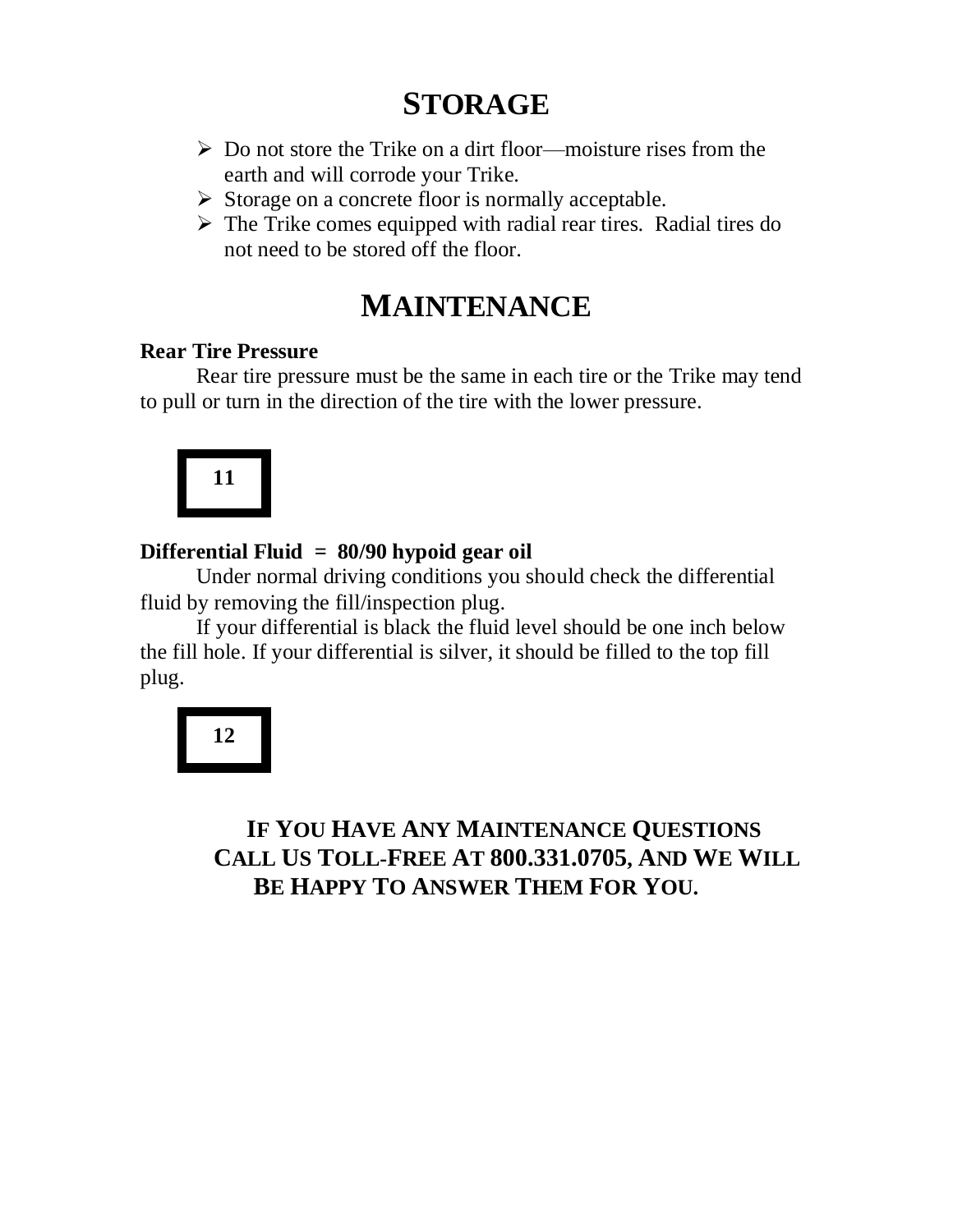# **WHERE TO GET YOUR TRIKE SERVICED**

The "front-end" non-converted portion of your Trike can be serviced at any Honda**®** authorized service/repair facility.

The "back-end" converted portion of your Trike can be serviced at any Trike dealer or any full-service automotive repair facility.

Any full-service automotive repair facility can call us, toll free, at 800.331.0705 and we will be happy to answer their questions on how to service or repair the converted portion of the Trike.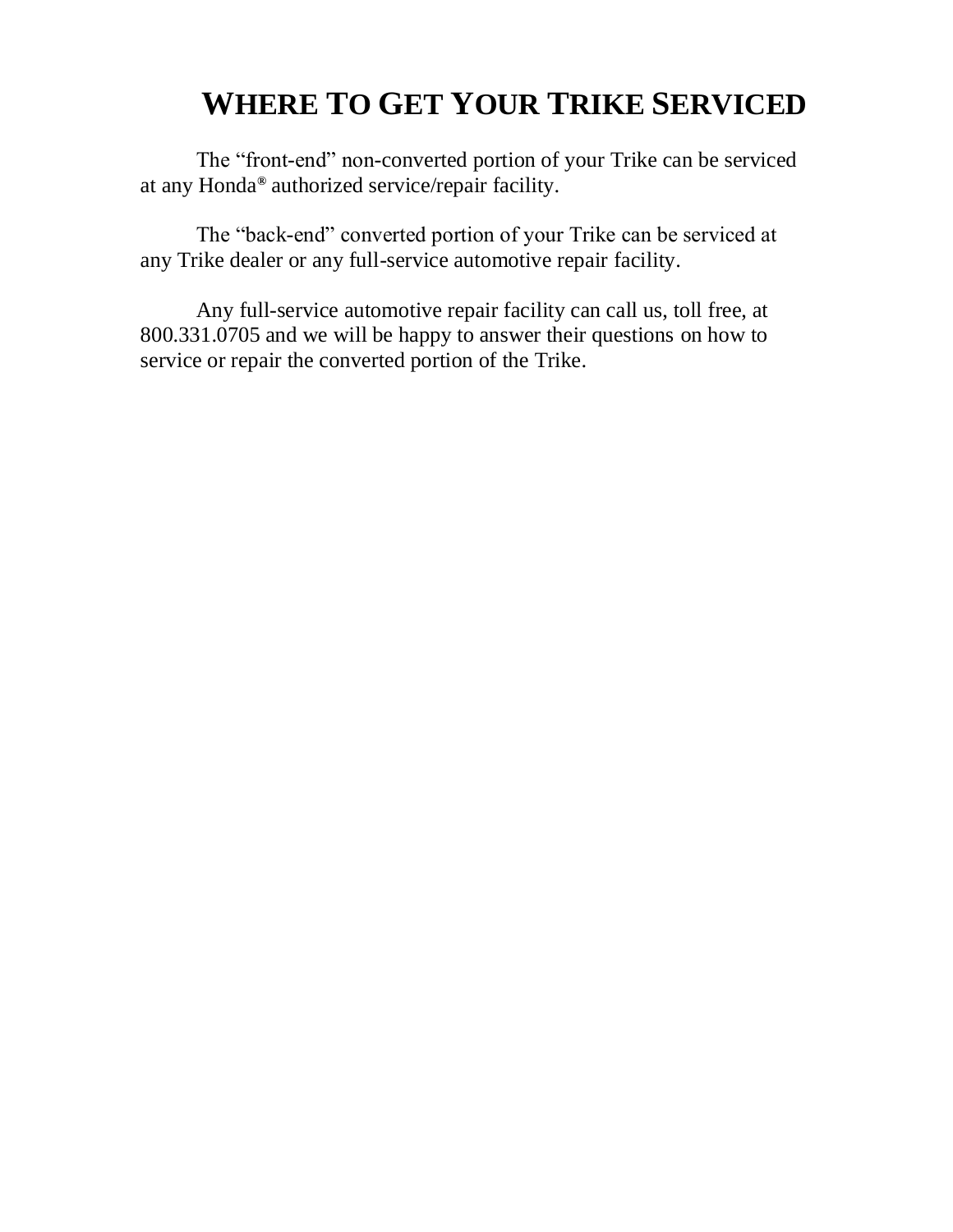#### For units installed after March 1, 2011

HTX1800 for 2018-present GL1800 HTS1800 for 2001-present GL1800 HT1500 for 1988-2000 GL1500 HSC1500 for all Valkyries

#### **Weight:**

Kit – approx. 440lbs Net gain installed approx. 300

#### **Overall Length: with steer kit**

HTX1800 122" HTS1800 121" HT1500 116" HSC/R1500 118"

#### **Outside Tire Width:**

52" – all models

#### **Width at Center of Tires:**

43.5" – all models

#### **Maximum Fiberglass Body Width:** 57" - all models

**Body Material:**

Hand laid Polyester resin fiberglass

#### **Differential:**

80/90W hypoid gear lube Cast Iron style diff: Fill with 1 quart Fill hole is NOT a level indicator. Correct fluid level: **1" below fill hole**. Differential is factory filled before shipping Aluminum style diff: approx. 2 quarts Fill to fill hole

#### **Drive Shaft:**

2" diameter automotive style GL1500, GL1800, Valkyrie Spicer U-joint part numbers: All models front 5-153NG Rear Cast Iron 5-7439NG Rear Aluminum 5-153NG

Rear Wheel Bearings: all VW 1969-79 Beetle application

| 113-501-283  |
|--------------|
| 113-501-277A |
| 113-501-315  |
| 113-501-331  |
| 113-501-149  |
|              |

#### **Brakes rear:**

11" disc dual piston calipers Brake pad Autozone D21 EBC DP105 or DP4105 **Calipers** VW 311-615-107 (L) VW 311-615-108 (R) Application: VW Beetle Type 1 front

Rotors Roadsmith 113-615-601TS5

#### **Rear Rims:**

16x7" Diameter 5 x 4 ½" bolt pattern 35-42mm positive offset

#### **Shocks:**

HTS/HTX1800/HT1500 Adjustable coil-over-shocks, Harley Davidson Touring bike application 13" Optional: air-shocks utilizing AccuRide system paired with fixed coil springs- Roadsmith exclusive

#### **Optional Gas Tank:**

HTS/ HTS1800/HT1500 only: Capacity: approx. 5 gallons Fuel pump part number: Airtex E8016S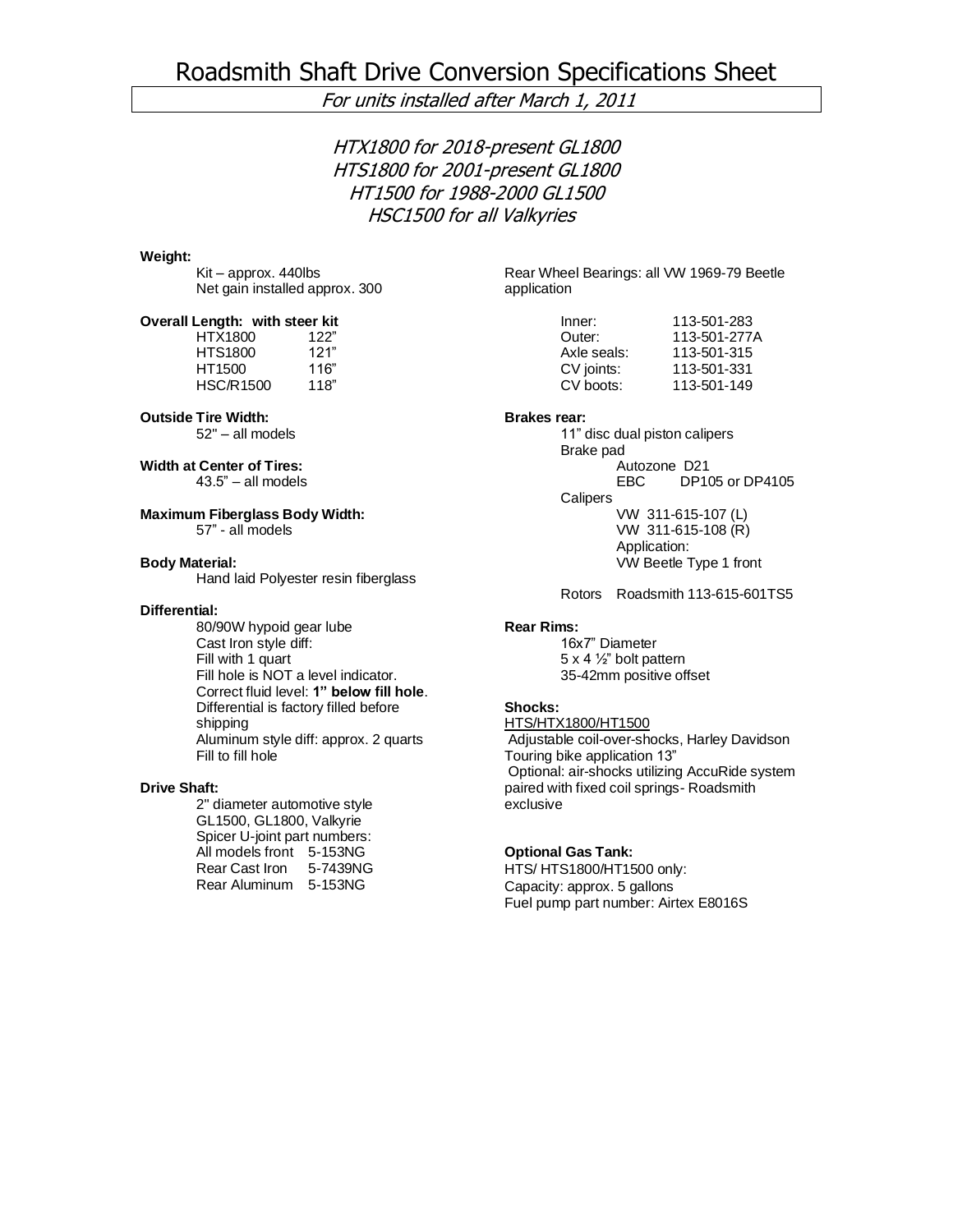# **AUXILIARY FUEL TANK**

**HT1500 models:** The fuel tank selector switch is located on the left or right fairing and has three positions:

- $\triangleright$  "Up"—draws fuel from the front tank; fuel gauge reads front tank level
- ➢ "Middle"- shuts off both fuel tanks (anti-theft feature)
- ➢ "Down"—draws fuel from the auxiliary tank; fuel gauge reads auxiliary tank level

**HTX/HTS1800 models:** When equipped with the auxiliary fuel tank. The engine only draws fuel from the main tank. Fuel management involves transferring fuel from the auxiliary tank to the main tank through the use of a fuel transfer pump. The fuel transfer pump "on/off switch" has two settings:

- $\triangleright$  "Up" (on) for transferring fuel from the auxiliary tank to the main tank. Two small lights near the switch illuminate when the pump is turned on indicating there is power to the fuel transfer pump and it is pumping fuel; and,
- ➢ "Down" for turning off the fuel transfer pump. Two lights are no longer illuminated.

#### **ADANGER**

**FAILURE TO FOLLOW THE FUEL TRANSFER PROCEDURE WILL RESULT IN THE MAIN FUEL TANK OVER-FILLING AND SPILLING FUEL. A RESULTING FIRE AND/OR EXPLOSION WILL CAUSE SEVERE INJURY AND/OR DEATH.**

## **HTS1800 FUEL TRANSFER PROCEDURE**

- 1. **After** the low fuel indicator warning light comes on, move the fuel transfer pump switch to the "up" (on) position to transfer fuel from the auxiliary tank to the main tank. **To avoid over-filling the main tank and causing a dangerous fuel spill, NEVER transfer fuel until after the low fuel indicator light comes on.** During fuel transfer, the fuel gauge will slowly show an increase in fuel. When the fuel transfer pump has pumped all of the fuel from the auxiliary tank it will stop pumping and only one of the two small lights near the fuel transfer pump switch will be illuminated. **One light illuminated means the fuel transfer pump is "armed" and will begin pumping when fuel is reintroduced into the auxiliary tank creating the potential for a dangerous fuel spill. Always complete the following step as soon as fuel transfer is complete.**
- 2. Return the fuel transfer pump switch to the "down" (off) position.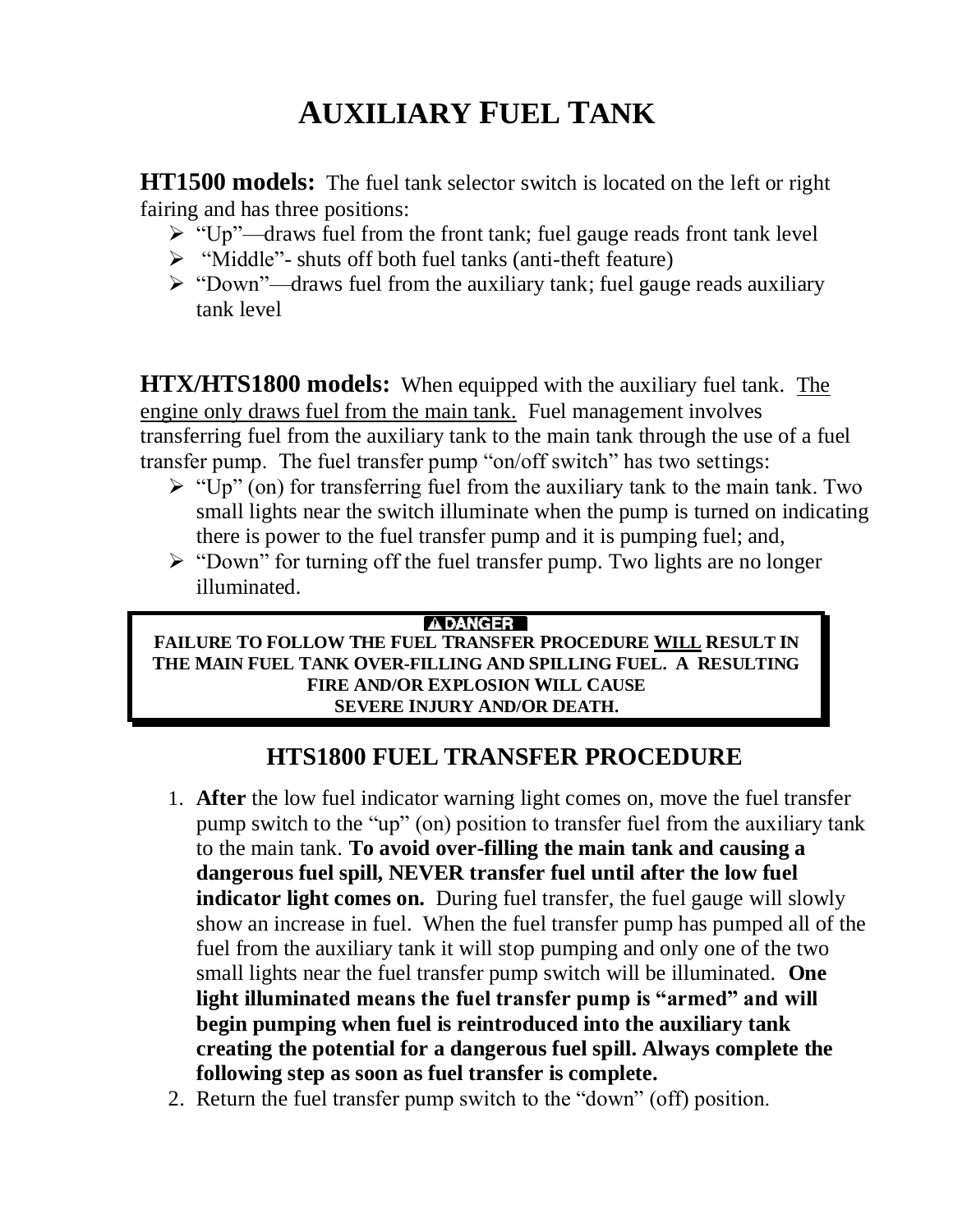# **PHOTO REFERENCE PAGE**